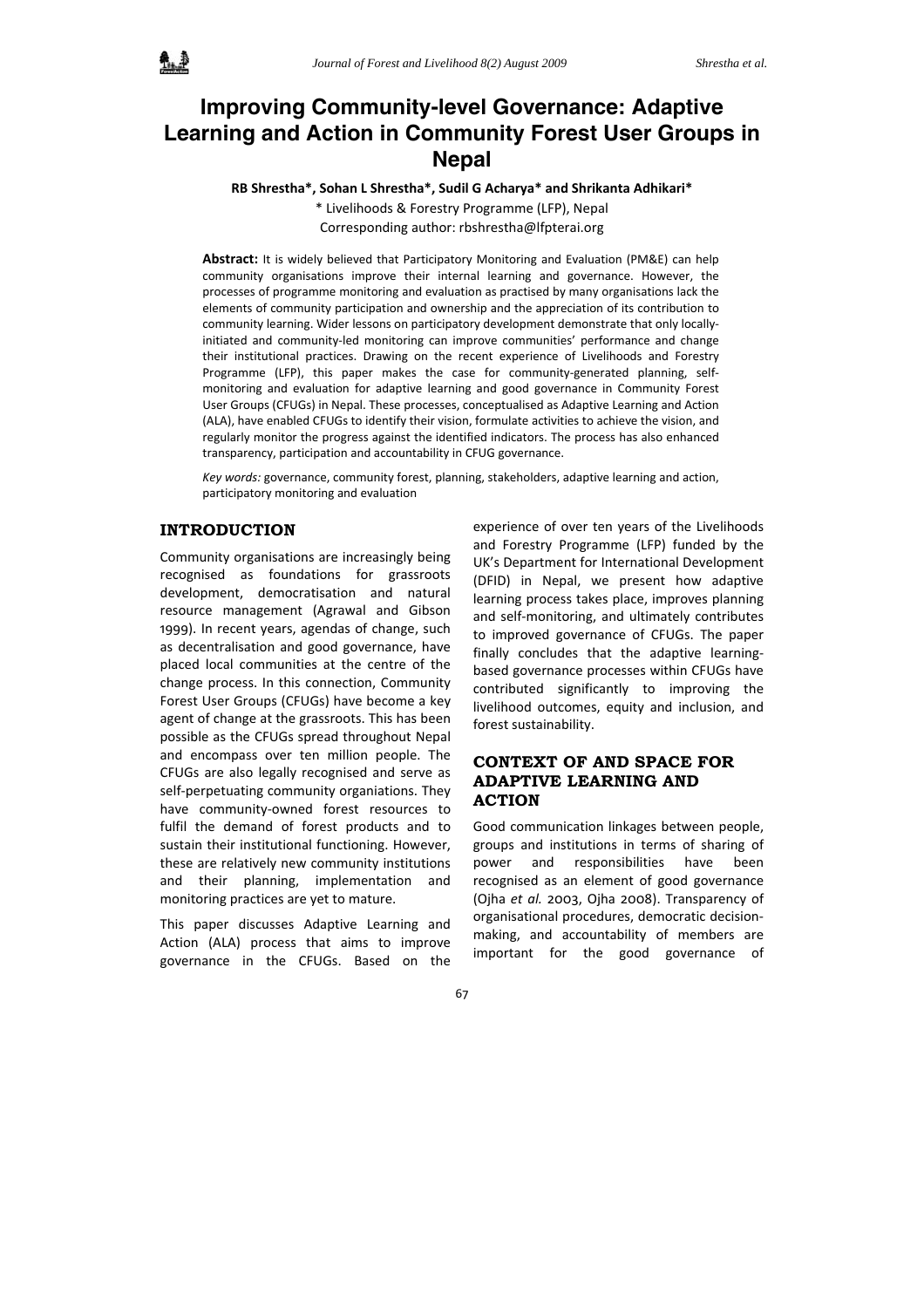community organisations. To promote a learning‐oriented culture and good governance in CFUGs in Nepal, District Forest Offices (DFOs) and forestry sector development agencies have taken up important initiatives. Despite the proliferation of participatory tools during the past two decades, community institutions in Nepal, as well as globally, suffer weak internal governance. Most of Nepal's 16,000 CFUGs have not yet been able to effectively manage their forest resources, with far less impact on livelihoods than would have ideally been possible (Hamilton *et al.* 2000, Ojha *et al.* 2003). One of the reasons behind this is the limited use of participatory approach in practice and continuation of top‐down approach in more subtle ways (Cook and Kothari 2001, Ojha 2008).

Monitoring and Evaluation (M&E) has long been applied by governments and development funding agencies to assess the actual change against the stated objectives and to determine the success of development assistance (Guijt 1999). Conventionally, M&E involves external experts measuring performance against preset project indicators, using standardised procedures and tools (IDS 1998). In such a conventional approach, M&E is fully controlled by the experts, where local people and stakeholders simply provide information as solicited by the experts, with little opportunity to reflect upon whether and how the information will be of any use to them. The main objective of such M&E is to report to donors or governments in order to justify the use of their resources and judge achievements against the already set indicators, rather than helping the community groups to learn and improve their practices. As a result, neither the community nor the implementing agency gets sufficient opportunity for learning and improving from such M&E.

With the commencement of participatory approach in the 1980's, there is increased recognition of the participation of the beneficiary groups in the practice of M&E. Consequently, a variety of development organisations and community institutions are

using M&E for internal learning and continual improvement in their work (Guijt 1999). However, a more recent interest in Participatory Monitoring and Evaluation (PM&E) has encouraged multi‐stakeholder participation in programme planning and monitoring. A key task which the PM&E entails is the assessment of changes through processes that involve many people or groups, each of whom is affecting, or is affected by, the impact being assessed (ibid). It further empowers stakeholders and enhances their public accountability. Different development organisations are now applying it under different names, e.g. Participatory Evaluation (PE), Community Monitoring/Citizen Monitoring (CM), Participatory Planning, Monitoring and Evaluation (PPM&E), Self‐ monitoring and Evaluation (SM&E), and so on. Whatever the nomenclature, the ultimate objective of PM&E is to enhance the effectiveness of programme by promoting internal learning and improvement. However, members of beneficiary groups from rural communities generally have little influence over such processes due to the domination of external experts and stakeholders. Community‐ level institutions enjoy and learn from the processes only when monitoring takes place against change indicators that are developed by them. Use of change indicators defined by community groups as well as effective networking and participatory planning can improve micro-level governance of community organisations.

In recent years, there is increased appreciation of community‐centred planning and monitoring systems that builds on participatory and multi‐ stakeholder innovations, as well as increased recognition of the weaknesses of external influence over community‐level governance in the traditional planning and monitoring processes. We conceptualise this community‐ centred planning, monitoring and evaluation approach as ALA. This approach shares some commonalities with multiple strands of innovative development thinking such as adaptive management (Lee 1993), adaptive collaborative approach (McDougall *et al.* 2008),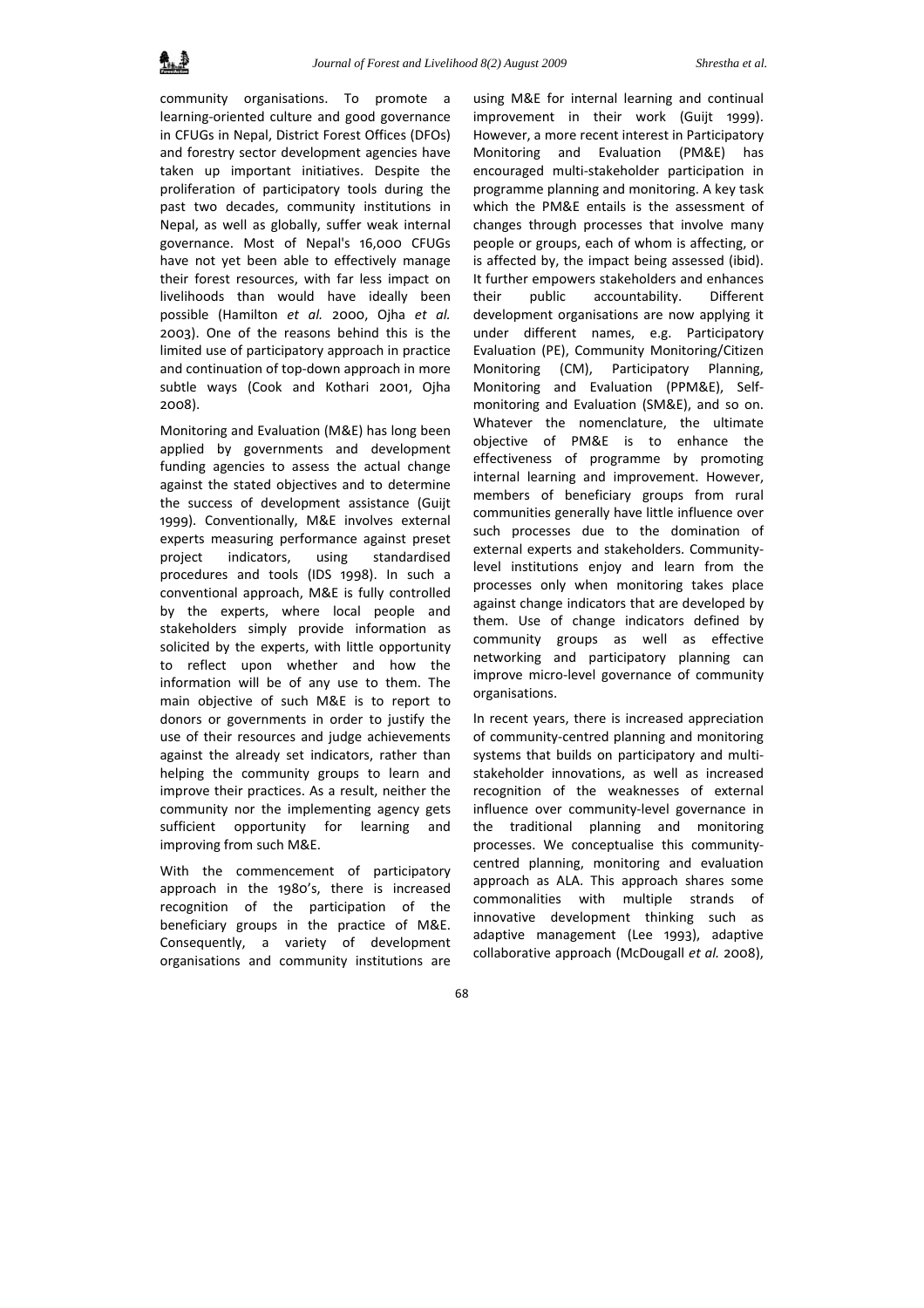learning organisation (Senge *et al.* 1990) and self‐monitoring (Malla *et al.* 2002). In a nutshell, ALA recognises that a) the communities are at the centre of learning process; b) the learning process starts with visioning and then passes through planning, self‐monitoring and self‐ evaluation; and c) in all stages, there are dynamic and interactive communication links with concerned stakeholders who provide regulatory, institutional, developmental and technical services to the communities. In this article, we demonstrate that ALA enables CFUGs to change the process, if necessary, in order to deal with complexities and the changed context; improves governance; and enhances sustainable and equitable livelihood benefits. In other words, it enhances the community's competence to solve their problems using step‐ by‐step procedure with the use and mobilisation of their own skills and resources. In addition, ALA influences governance of other stakeholders who have links with the community. This finding is drawn from a number of CFUGs in the LFP areas who were supported to apply the ALA.

# **GENESIS OF ADAPTIVE LEARNING AND ACTION INITIATIVES**

Different community forestry programmes and projects have tried to enhance effective and learning‐oriented CFUG management. In the early 1990's, the DFID‐supported Nepal‐UK Community Forestry Project (NUKCFP) piloted a couple of processes and monitoring systems to enhance the learning culture and good governance in CFUGs. Together with the DFO staff and CFUGs, learning‐focused monitoring systems were promoted, and various tools and processes such as CFUG health check, user‐ generated pictorial decision‐making in SM&E, SM&E in information management, and "CFUG planning and SM&E" were developed.

The "CFUG health check" used a checklist with four main sections: a) forest resource management, b) social and institutional development, c) awareness and flow of information, and d) skill development initiatives. The DFO staff used to collect information based on the checklist and select the best CFUG in the district every year. However, the process was completely owned by the DFO staff with no opportunity for CFUGs to learn and improve. Later in 1996, the NUKCFP piloted "user‐ generated pictorial decision‐making" tool in SM&E with specific focus on enabling the participation of illiterate CFUG members in the process. This process continues only in a few CFUGs. Some of the CFUGs practised participatory information management following SM&E with the support from the NUKCFP.

Later, in Sankhuwasabha district, the members of Dhungedhara Thulopakha CFUG and the NUKCFP jointly developed "CFUG planning and SM&E" tool that was largely led and owned by CFUGs. The tool guides CFUGs through a reflective and deliberative process to envision their ideal status considering holistic development needs, to make plans to achieve their goal, and to monitor their progress at regular intervals. After the CFUG gained some experience with positive results, it was invited to share the advantages of SM&E with other CFUGs and forestry staff during the range post, district and regional level interactions and sharing meetings. As the interest grew, the project team gradually scaled up its use in other CFUGs within and outside the district and developed facilitation skills of the DFO and NGO staff at the district level. To disseminate the process, NUKCFP produced a process video and trained the NUCKFP and DFO staff to facilitate CFUG to replicate the process. The process has been

adapted and used by many CFUGs, and several implementing partners such as DFOs shown interests in scaling out the innovations widely in the area. As more experience was gained, the LFP staff and partners reflected upon the practice of SM&E processes, and in order to capture the complexity of the process, the author proposes to reconceptualise the innovation as ALA, which allows capturing broader aspects of learning and action, beyond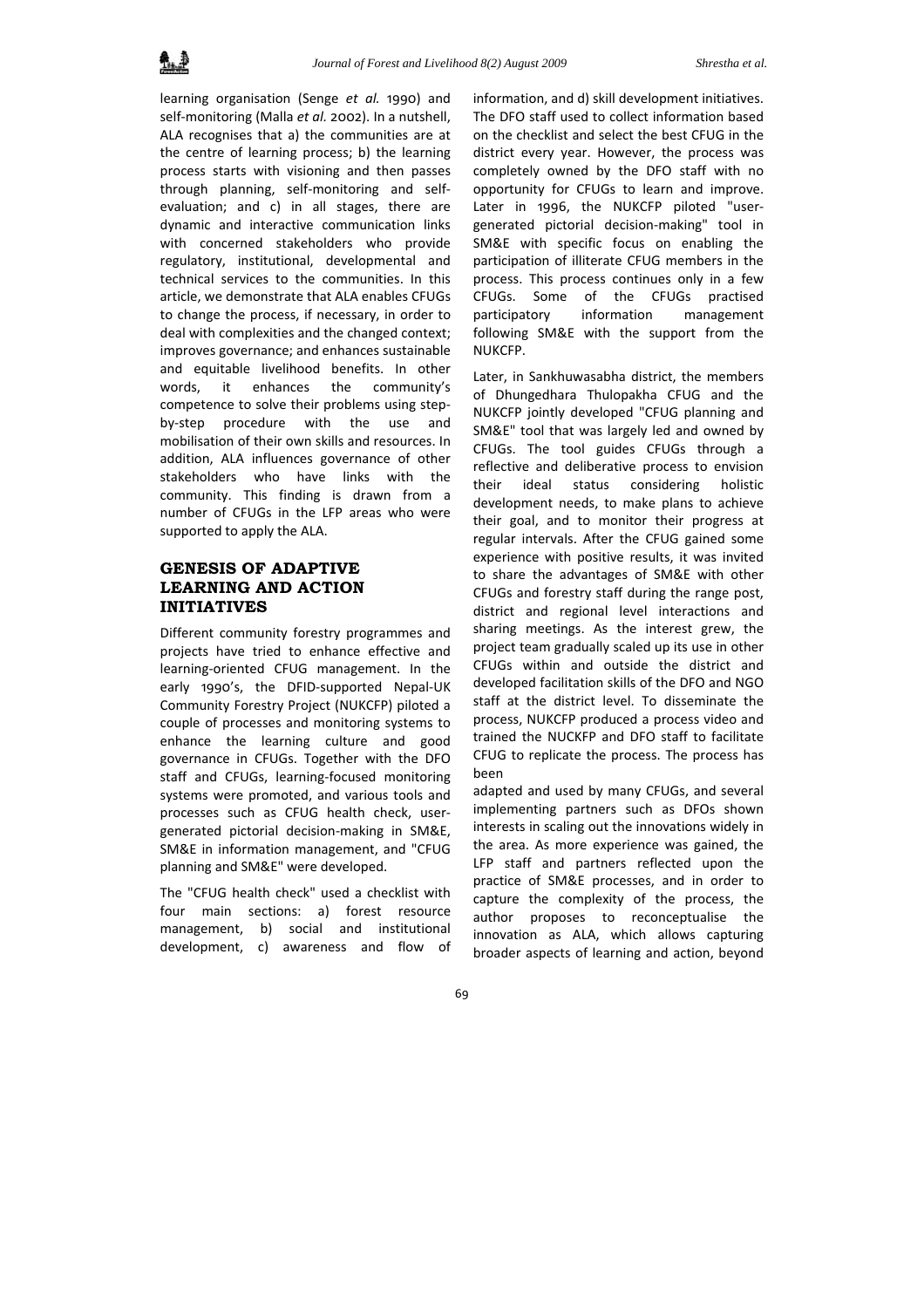

monitoring and evaluation which was the focus initially. The ALA was launched not only in Sankhuwasabha but also in other LFP districts, viz. Bhojpur, Dang, Dhankuta, Nawalparasi, Parbat, Rukum, Salyan and Terhathum.

## **ADAPTIVE LEARNING AND ACTION: STEPS, TOOLS AND TECHNIQUES**

The ALA methodology allows CFUGs to visualise an ideal situation and define its indicators in terms of organisational development and forest and livelihood outcomes, and to develop a plan of action to achieve its vision. It is also sensitive to the political inequality among CFUG members, and enables CFUG leaders to consider

aspects of equity and inclusion in the process. The CFUGs implement their plan by mobilising internal resources and by accessing external resources and services. They then assess the changes achieved in terms of processes and outcomes to achieve the vision. Beyond a linear model of planning‐implementing‐monitoring‐ evaluation, ALA emphasise complex, iterative and dynamic interaction among the members over the vision, practices and issues. The ALA utilises a set of carefully designed pictorial tools to present and discuss indicators that creates a pleasant and more equal learning environment for both literate and illiterate members. The whole process of ALA can be presented in four stages (Table 1), as discussed below.

| Table 1: Adaptive Learning and Action Stages, Process and Outcomes |  |
|--------------------------------------------------------------------|--|
|--------------------------------------------------------------------|--|

| <b>Stage</b>                             | <b>Process</b>                                                                                | Outcome                                                                                                              |  |  |  |  |  |
|------------------------------------------|-----------------------------------------------------------------------------------------------|----------------------------------------------------------------------------------------------------------------------|--|--|--|--|--|
| Preparatory                              | • Meeting with CFUG office-<br>bearers/committee members                                      | • Clarity on what ALA is, including<br>processes and steps<br>• Increased ownership of users over the<br>process     |  |  |  |  |  |
| Visioning and<br>planning                | • Organising hamlet-level meetings<br>• Organising joint meeting of hamlet<br>representatives | • Development of indicators for the vision<br>indicators<br>• Areas of intervention prioritised and plan<br>prepared |  |  |  |  |  |
| Putting<br>the<br>plan<br>into<br>action | • Delegation of responsibilities to<br>members<br>• Implementation of plan                    | • Action taken as per the plan in order to<br>ensure that targets for each indicator are<br>achieved.                |  |  |  |  |  |
| Monitoring,<br>and<br>review<br>revision | • Monitoring of progress towards<br>vision<br>• Review and improve indicators                 | • Progress towards the vision tracked<br>• Vision indicators improved                                                |  |  |  |  |  |

### **Preparatory Stage**

To ensure that the process is fully owned by the CFUG, sufficient understanding of the purpose should be developed among its key members. Facilitators discuss the process and advantages of ALA with Executive Committee (EC) members of the CFUG at their regular meetings. Once the key members realise the value of the process, they then carry forward the process themselves with the participation of other members too. It is very important that CFUG members lead the process themselves so that other members accept this as their own and commit to its

continuity without external facilitators. Facilitators should prepare the plan for creating the environment conducive to learning for everyone, particularly the poor, *dalits*, women, and marginalised. In this sense, facilitators have crucial role at the preparatory stage of the process, and the quality of the subsequent process and outcomes depend on the actual facilitation techniques and strategies used by the facilitators. The ALA approach has developed specific facilitation strategies that enhance dialogue, reflections and open interactions rather than prescriptions of standard ALA methods and tools.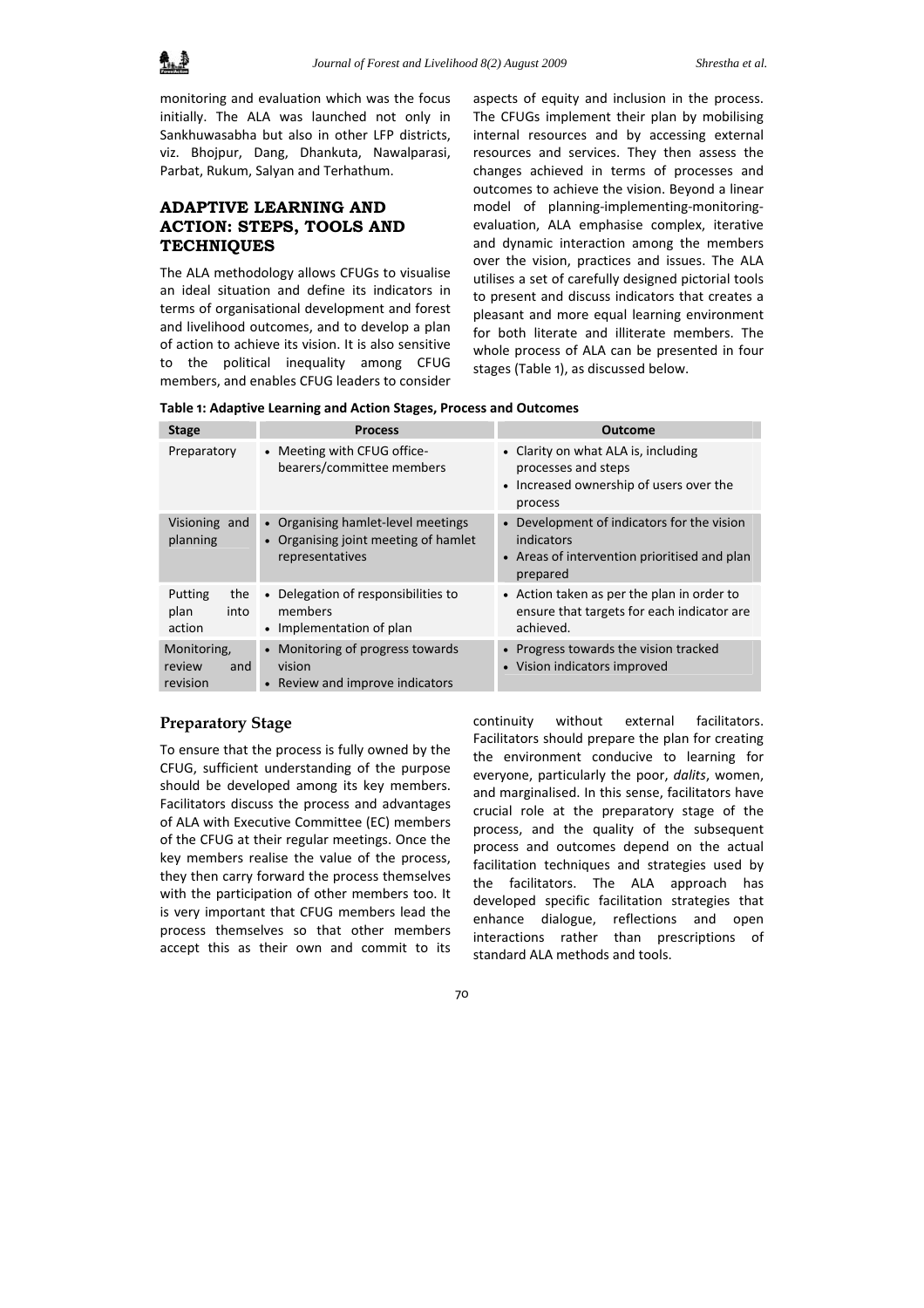

The preparatory stage sets out specific course of actions to be taken and a clear division of responsibility. Based on the size of the CFUG, the community members fix the number of meetings to be held, set dates and venues, and take steps to ensure participation of every household. They divide the responsibility for communication about the meeting*.* The facilitation team, which includes EC members too, makes necessary preparation to assist the CFUG for the whole process of ALA.

#### **Visioning and Planning**

The facilitators may want to introduce the visioning and planning process through a skit, asking a volunteer from the group to look in a mirror at the hamlet‐level meeting. The facilitators try to confuse the volunteer by putting dry colour on her/his face and asking her/him to look at the mirror. Based on the views of the volunteer expressed before and after looking in the mirror, the facilitator explains what self‐monitoring is and why it is necessary. Similarly, the facilitators then may want to perform a role play, building on a conversation of rural farmers about the day‐to‐ day observation of their paddy field and agricultural activities. Based on the discussion and feedback on the role play, the facilitators summarise and explain to the CFUG members that monitoring is not a new practice and also not a one‐time event, but that it should be conducted periodically and pro‐actively in order to effectively learn from practice.

Once the members are ready to do ALA in their CFUG, an exercise is carried out in order to envision the characteristics of an ideal CFUG in the next five to ten years. The facilitators help them to describe the characteristics of their ideal CFUG in key aspects, such as governance, social inclusion, forest management, pro‐poor development and community development, and networking. Then these become indicators, which are noted down and used to measure the scale of progress in due course of time. The CFUG members are asked to draw pictures to represent each indicator. As some of the members might never have used a pen, the

facilitators encourage them to start using one. Once they start drawing, the environment becomes more pleasant to all. When this task has been completed, all members share their pictures and take each other's feedback.

The facilitators then help the group to assess the status of each indicator by comparing it with different phases of the moon. Generally, four stages of the moon, viz. no moon, early moon, more than half moon and full moon are presented, and the members are encouraged to discuss and put each picture below an appropriate stage of the moon to represent the status. Then, the participants prioritise the most important indicators for immediate action. Moreover, the CFUG members also map out its internal resources and potentials of different stakeholders to support its plan.

After the hamlet-level ALA exercise, a small team comprising facilitators and CFUG EC members compiles the data against the indicators and assessments. They are presented at a hamlet representatives' meeting at the CFUG level, where indicators are refined and priority areas are confirmed. The group then prepares long and short‐term plans on how it is going to work towards achieving the vision, considering the internal and external resources it has access to. Once the plan is finalised, the CFUG formalises it through its regular meeting and/or assembly in accordance with its constitution.

#### **Putting the Plan into Action**

After the formal approval of the action plan of rolling out from the ALA process, the CFUG implements it. Responsibilities can be delegated to the EC members and/or hamlet‐level sub‐ committees to implement the plan effectively. Then the responsible member or sub‐ committee coordinates with the different stakeholders and mobilises support for effective implementation of the action plan.

#### **Monitoring, Review and Revision**

The CFUG periodically monitors the progress towards the achievement of the vision through ALA. It shares success story with all members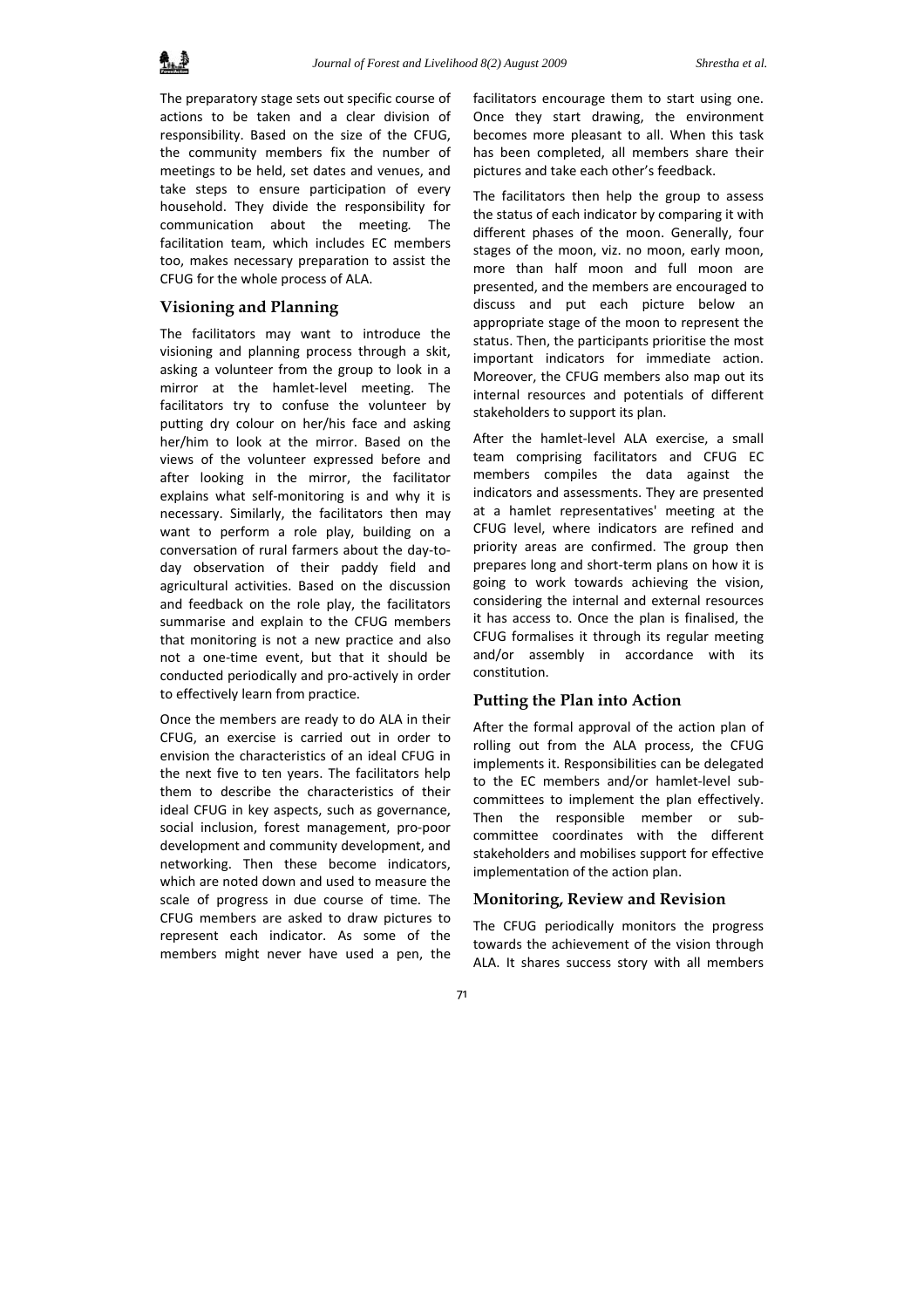and identifies the areas for improvement. Progress towards its vision may encourage the CFUG to continue their activities. Similarly, the identification of areas for improvement prepares the CFUG to initiate further actions. The CFUG then updates the Constitution and Operational Plan (OP) on the basis of ALA outcomes, which make implementation of activities legitimate and easy. The outcomes of ALA may further suggest revising CFUG's vision and indicators so as to contribute achieving CFUG's ideal vision and indicators.

# **TRANSFORMING GOVERNANCE THROUGH ADAPTIVE LEARNING AND ACTION: A CASE OF DHUNGEDHARA THULOPAKHA CFUG**

Dhungedhara Thulopakha CFUG in Khandbari Municipality in Sankhuwasabha district is one of the biggest CFUGs in Nepal's hill districts. A total of 205 households were organised into this group to manage 218 hectares of well‐stocked *sal (Shorea robusta)* forest. The CFUG, being close to district headquarters, faced tremendous pressure for supply of forest products, especially fuelwood and small timber. The community is heterogeneous and comprises people who migrated there from different parts of the district. When NUKCFP team visited in 1997 it seemed that the group has limited collective ownership over the forest.

During a regular follow‐up visit by NUKCFP staff in 1997, the CFUG EC shared the problems faced by it while managing the group. The EC was of the view that unity and commitment of CFUG members towards forest management activities were lacking. The EC members told that the group was facing several problems, such as unauthorised extraction of forest products, conflicts between CFUG EC and general members, and passive involvement of members. In this context, the CFUG EC members and NUKCFP staff jointly designed a SM&E (now conceptualised as ALA) process.

Based on the number of households and their locations, the CFUG members were divided into ten hamlets. The date and venue for hamlet meetings were fixed and communicated to all members by the EC members. The CFUG office‐ bearers and range post staff played the role of facilitators along with the NUKCFP team to implement the process. At the hamlet meetings, the facilitators guided the CFUG members in finding out how their CFUG looked from the perspectives of governance and group management, pro‐poor focused development, forest management, and coordination and networking. The facilitators helped them list their views, but without any interference. This allowed the CFUG members to develop their indicators free from the domination of external facilitators.

In each hamlet, the users drew up a list of indicators of an ideal situation in which they wanted their CFUG would be on. Then, they drew pictures to illustrate each indicator. Each member shared his or her picture to other members and received feedback. They assessed the situation using indicators against four stages of the moon<sup>1</sup>, which symbolised the various stages of the indicators (Table 2). The process of drawing pictures and carrying out assessment against the stages of the moon created a joyful and reflective learning environment for the users, and allowed them to envision the desired future as well as potential stages to pass through. Collective assessment of, and reflection on, the outcomes of the assessment helped them realise the importance of their intervention to achieve the desired situation. After completing hamlet-level assessments, they compiled the scores of indicators for the ten hamlet and developed common indicators, reflecting the existing status of the CFUG. They also analysed their available resources and mapped out possible stakeholders that could support their plans to achieve their desired status. Based on their assessment, they prioritised areas for intervention and made necessary plans.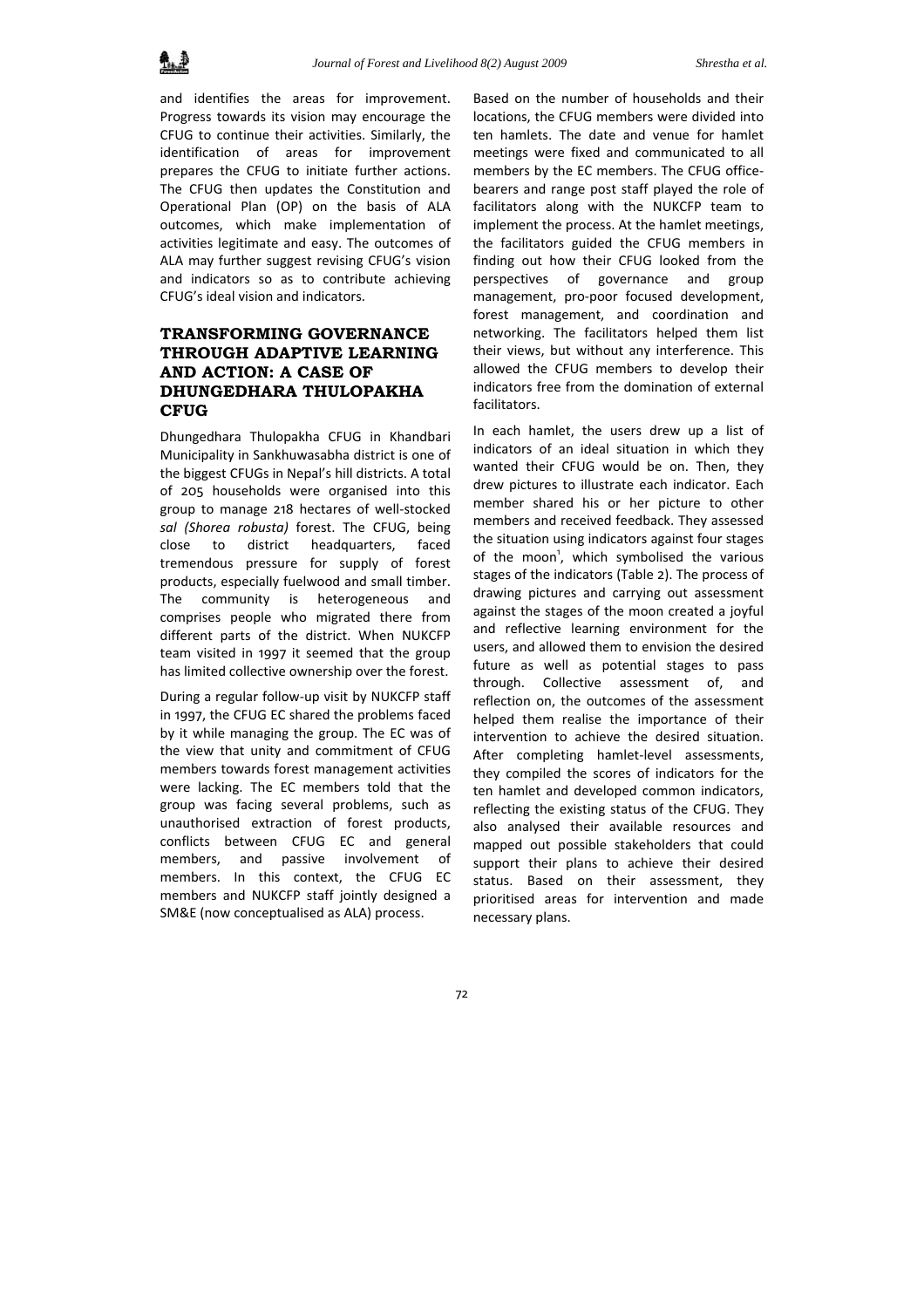| Main<br>category                      | Indicators of CFUG they want to<br>look like                                                                  | <b>Assessment 1997</b> |             |                          |              | <b>Assessment 2007</b> |     |                               |                           |
|---------------------------------------|---------------------------------------------------------------------------------------------------------------|------------------------|-------------|--------------------------|--------------|------------------------|-----|-------------------------------|---------------------------|
|                                       |                                                                                                               | No<br>moon             | New<br>moon | Third<br>quarter<br>moon | Full<br>moon | No<br>moon             | New | Third<br>moon quarter<br>moon | Full<br>moon              |
| Governance<br>and group<br>management | All members are aware of, and<br>follow, the OP and Constitution                                              |                        | $\sqrt{ }$  |                          |              |                        |     |                               | $\ensuremath{\mathsf{V}}$ |
|                                       | Equal participation of both male<br>and female members in CFUG<br>decision-making                             | $\sqrt{ }$             |             |                          |              |                        |     |                               | $\sqrt{ }$                |
|                                       | CFUG has own office and open it<br>once a day                                                                 | V                      |             |                          |              |                        |     |                               | $\ensuremath{\mathsf{V}}$ |
|                                       | <b>CFUG</b><br>decisions<br>are<br>communicated to all                                                        | $\sqrt{ }$             |             |                          |              |                        |     |                               | $\sqrt{ }$                |
| Pro-poor                              | Poor households access loan for<br>development income generating activities from<br>revolving fund            | $\sqrt{ }$             |             |                          |              |                        |     |                               | V                         |
|                                       | Specific provision for women and<br>dalit representation made in<br>Constitution                              | $\sqrt{ }$             |             |                          |              |                        |     |                               | $\sqrt{ }$                |
|                                       | Poor households benefit from<br>subsidised forest products                                                    | $\sqrt{ }$             |             |                          |              |                        |     | ν                             |                           |
| Forest<br>management aware            | <b>CFUG</b><br>general<br>members<br>are<br>of<br>basic<br>forest<br>management<br>knowledge<br>and<br>skills | $\sqrt{ }$             |             |                          |              |                        |     |                               | V                         |
|                                       | All the barren land within forest<br>area covered with forest                                                 |                        | V           |                          |              |                        |     |                               | V                         |
|                                       | Timber extracted from selected<br>felling of mature trees as per plan                                         | $\sqrt{ }$             |             |                          |              |                        |     |                               | $\sqrt{ }$                |
|                                       | Over-mature and deformed trees<br>are used for firewood                                                       | $\sqrt{ }$             |             |                          |              |                        |     | ν                             |                           |
| Community                             | Wide and comfortable foot trails<br>development between toles                                                 |                        | $\sqrt{ }$  |                          |              |                        |     |                               | V                         |
|                                       | Each tole has electrification                                                                                 |                        | $\sqrt{ }$  |                          |              |                        |     | $\sqrt{ }$                    |                           |
|                                       | Every household has toilet                                                                                    |                        | $\sqrt{ }$  |                          |              |                        |     |                               | $\sqrt{ }$                |
|                                       | Each household has improved<br>house with subsidised timber<br>access                                         | V                      |             |                          |              |                        |     |                               | $\sqrt{ }$                |
| Coordination<br>and<br>networking     | CFUG share its experiences with<br>neighbouring groups and support<br>them for improved governance            |                        | $\sqrt{ }$  |                          |              |                        |     | V                             |                           |
|                                       | CFUG establishes linkages with<br>service providers of their area                                             |                        | ν           |                          |              |                        |     | ν                             |                           |
|                                       | Joint activities at least in health<br>and education start in CFUG with<br>service providers' support         | $\sqrt{ }$             |             |                          |              |                        |     |                               | V                         |
|                                       | CFUG has played an active role to<br>establish a network of CFUGs in<br>the district                          | V                      |             |                          |              |                        |     |                               | V                         |

# **Table 2: Assessment of Dhungedhara CFUG in 1997 and 2007**

Source: Dhungedhara Thulopakha CFUG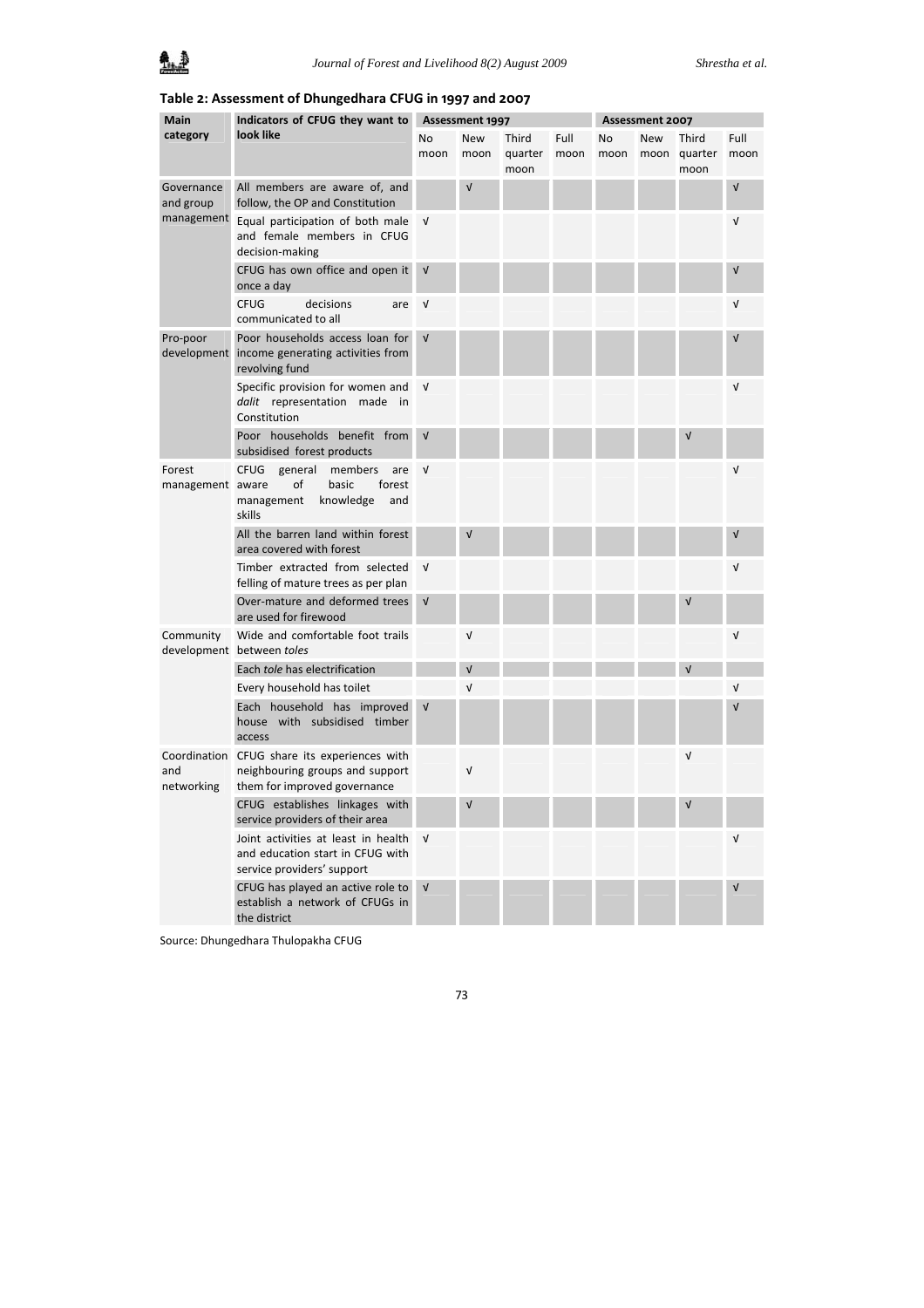After introducing the ALA process in the CFUG, it made an annual plan and implemented it with the active participation of the members. The CFUG formed hamlet‐level sub‐committees, shared the CFUG Constitution and OP at hamlet meetings, constructed foot-trails for linking different settlements, and provided 6 cubic feet of timber to each of those houses that built toilets. Similarly, the CFUG established a pro‐ poor revolving fund, and provided loans to the needy poor households. The CFUG ran non‐ formal literacy classes for their illiterate members with the support of the District Education Office. They also conducted an outreach health education campaign with the District Public Health Office and health clinics in each settlement. These activities helped make the users aware of the health issues. Every year, they assessed their progress towards the full moon and plan for the next year. The conscious planning, action and reflection process regularly guided the CFUG towards achieving its ten‐year vision.

As can be seen in the above table, the CFUG made considerable progress against each indicator. It reviewed indicators annually and improved them as per need. The CFUG had almost no moon or new moon stage in most of the indicators in 1997, and achieved its targets in 2007 as a result of its continuous effort for the ten years. Strong commitment of the EC and hamlet sub‐committees, apart from regular follow‐ups and actions, enabled CFUG to achieve its desired vision. Further, the CFUG was able to develop leadership at hamlet level, and is continuing the process with changed leadership. After ten years, every household has a toilet; each hamlet has electrification; and more than NRs 200,000 is mobilised for pro‐ poor income‐generating activity. Poor and *dalit* women are sustaining their livelihoods from small businesses that they started with the support of the CFUG revolving fund. Now the users have become more supportive of the EC in its forest management activities, which has led to greater forest productivity and regeneration.

## **CHANGES OBSERVED IN THE COMMUNITIES DUE TO ADAPTIVE LEARNING AND ACTION PROCESS**

The ALA process in most of the LFP districts is led and owned by the CFUGs for improving their governance. It is being replicated in more than 550 CFUGs in nine districts. The LFP has been supporting capacity development of facilitators, particularly DFO staffs and NGO partner and CFUG networks. The CFUGs and facilitators are encouraged to share the methods and advantages of the ALA process with other CFUGs at various forums and network meetings. The process has strengthened development initiatives, governance and social inclusion in CFUGs. It has guided CFUGs towards their visions, which has become the basis for their planning. A member of a CFUG in Mid‐western Nepal said that they used to prepare plan only at the time of implementation. Now, following the application of ALA approach, they had learnt the importance of advance planning with clear guidelines. The process encourages members to seek transparency from their service providers as well*.* Moreover, the process helps members to realise the value of commitment and participation for the development of the groups. Identification of different stakeholders helps in working actively to get support from each of them, thus promoting useful linkages between service providers and CFUGs. The process guides CFUGs through institutionalising adaptive learning process to transform governance and to manage forest resources sustainably. The following sections briefly present the specific changes in four areas of governance, viz. a) common vision of the CFUG, b) active participation of forest users in institutional matters and forest management, c) accountability of the members on community welfare, and d) transparency of decision-making processes and resource utilisation.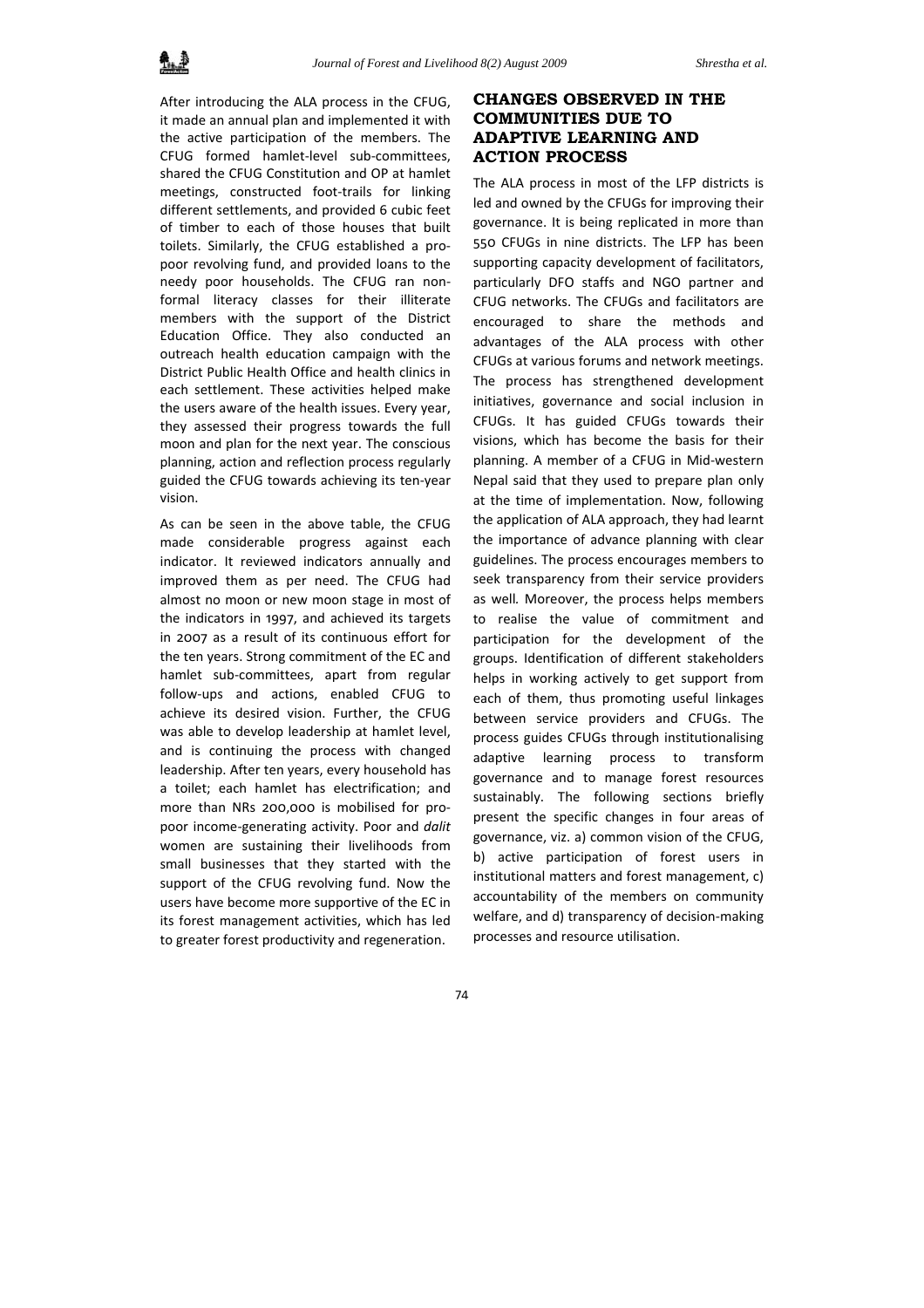# **Common Vision: A Way of Better Targeting**

A common vision with identified indicators is important for steering the organisation towards their aspirations for the defined timeframe (5 or 10 years). The ALA process supports the building of common vision and plan with active participation of all members. The process of using pictorial indicators and reflections of change in different stages of the moon makes even the illiterate members clear on what they want to achieve. Regular assessment of progress enhances the internal learning culture as well. Almost all CFUG members now realise the need of continuous monitoring. The expected ideal condition encourages them to work proactively for improvement. The common understanding of group vision enhances uniform and consistent dealing among CFUG members. This has promoted the CFUGs' trust among the service providers and local government institutions. The CFUGs' proactive behaviour, common understanding and learning‐oriented working approach help them receive assistance from service providers.

# **Active Participation: Enhancing Ownership of Group Activities**

Generally, people actively participate in those activities that they themselves decide to carry out. The development of common vision and plan with mass participation enhances the ownership of group activities. Use of pictorial vision and indicators further strengthen active participation and ownership of [even illiterate] members. The ALA process changed the culture of seeing EC as a controlling body and general users as mere recipients of development services to that of being complementary to each other in sharing responsibility and ownership. A member of Paluthan CFUG in Mid‐western Nepal claimed that the participation of members in meetings, discussions, forest management and community development activities has increased after the introduction of the ALA process in the CFUG. Similarly, a former chairperson of Dhungedhara Thulopakha CFUG in Sankhuwasabha observed increased

participation and contribution of women members in decision-making and forest management following the introduction of ALA in their CFUG. Formation of hamlet‐level sub‐ committees and delegation of CFUG EC's authority to them have promoted regular discussions and participation of users. The practice of conducting hamlet‐level meetings has helped development of alternative leadership within the group.

# **Increased Accountability: Facilitating the Implementation of Group Activities**

While the CFUGs previously perceived that the monitoring is the sole responsibility of the DFO, the ALA process prompted them take it as their own responsibility. The ALA process promotes the practice of delegation of responsibilities and authority amongst the users. It makes all users more accountable for their group's activities. With the ALA, the CFUGs are taking initiative for the holistic development of their communities. Besides forest management and distribution of forest products, they are carrying out activities for social transformation, infrastructure development and education as identified by the group members. For example, Dhungedhara Thulopakha CFUG prohibited open sale of alcohol in the community.

The EC gains confidence of the CFUG members through more accountable and responsible behaviour. This, in turn, increases the contribution and support of the users in plan implementation. Continuous and unified efforts and improvements in the CFUG's activities help them to gain respect and recognition from other groups and stakeholders. The process further contributes to effective planning and mobilisation of internal resources and external resources and services.

## **Transparency: Promoting Trust**

The ALA process establishes the culture of regular interactions at hamlet‐level between CFUGs and EC members, and it enhances transparency in the planning, implementation and monitoring of the CFUG functioning.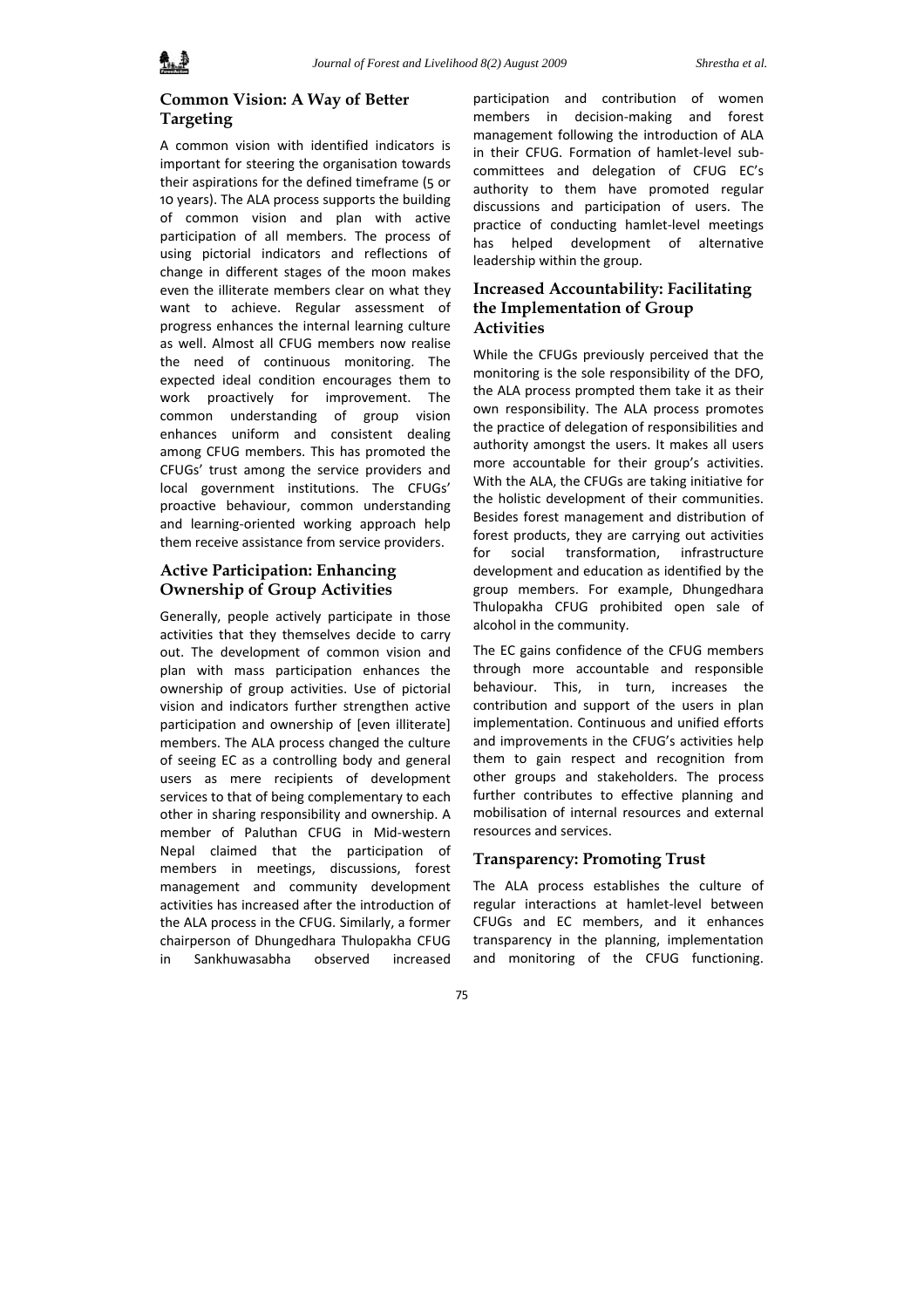Hamlet‐level meetings, regular assessments and delegation of authority to hamlet committees enhance transparency in CFUG activities. Transparency reduces conflict between the general users and the EC members and promotes trust between each other. The ALA process also promotes the joint planning that assigns the role amongst the members. Similarly, when forest users regularly assess progress against indicator, all users get updated on the actions and achievements of the group. This automatically contributes to learning and improvement in the functioning of the group. These processes and activities directly promote trust between the general users and EC members.

### **ISSUES AND DISCUSSION**

The ALA process has been found as a practical process for defining the indicators of expected changes in CFUGs and for planning and implementing activities on their own leadership. However, its effectiveness depends on the commitment of and acceptance by the community, effectiveness of facilitation, and the availability of resources and time to implement the plan.

Effective communication of the process and its benefits among CFUG office‐bearers and the social elites in the community is important for introducing the process into a group. If the process is not understood and accepted by CFUG office‐bearers, it will be almost impossible to institutionalise it in the CFUG. Generally, CFUGs are convinced to adopt the process when they observe the effectiveness of its application in their neighbouring CFUGs. However, external facilitators can accelerate the scaling up of the process through frequent sharing and communication.

The scaling up of the process varies, depending upon its internalisation by facilitators and their commitment towards it. For example, scaling up of the process in the LFP project districts greatly varies despite its clear mandate of improving CFUG governance. It is partly due to the varied commitment and understanding of the

programme staff at the central, regional and district levels. The staff that have either practised or observed the ALA process have internalised it as a practical tool and extended this process in CFUGs. However, without sufficient knowledge and skills, the process might be mechanical and may create confusion among the users.

The ALA process initiates new roles for CFUG EC and general members, and ushers a culture of shared responsibility. This enhances the commitment and responsiveness amongst members and it also challenges some of the existing practices. This creates a form of transition in CFUGs towards the new shift from top‐down approach to participatory learning, and may take considerable time to adjust and establish the process as an institutional mechanism.

However, the effectiveness of the process varies, depending upon the availability of resources. Both internal and external resources are important for completing the process with intended outcomes. If CFUGs lack internal resources and cannot access external resources from service providers, they may get frustrated. While the application of the process can be facilitated by CFUG members themselves, the users in many cases depend upon external resources and facilitators. For instance, Dhungedhara Thulopakha CFUG is seeking assistance from the LFP even after more than ten years of having adopted the process.

### **CONCLUSION AND IMPLICATIONS**

The paper concludes that CFUGs can improve their internal governance by following the ALA process in their group. Visioning, planning, action and self‐monitoring are the key elements of the ALA process that increase the commitment, collective capacity and learning of CFUG members for sustainable resource management and livelihoods. Analysis of ALA experience in the LFP areas shows that this process helps CFUGs to envision their destination and to develop a plan to guide their actions, with an in‐build mechanism for learning